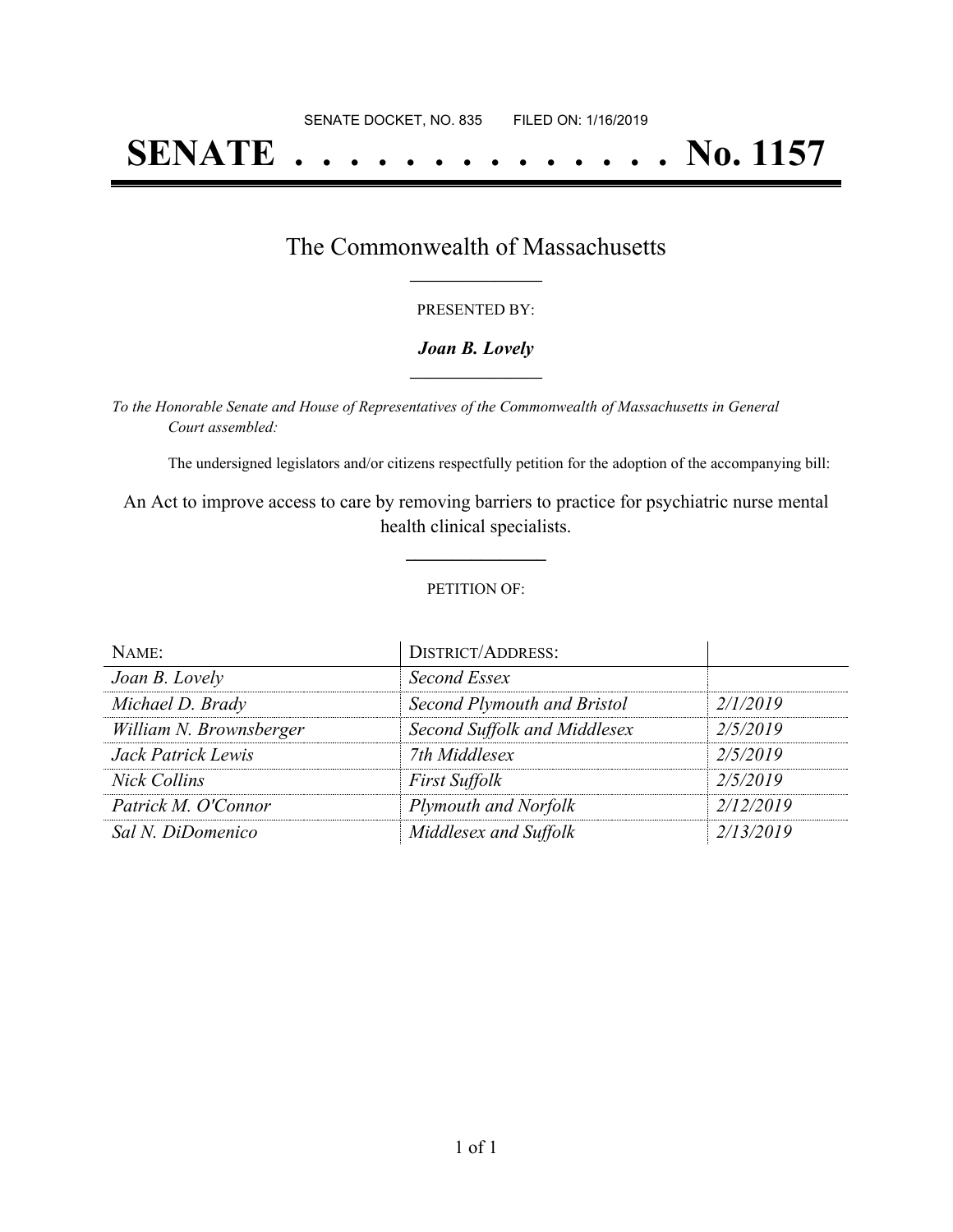## SENATE DOCKET, NO. 835 FILED ON: 1/16/2019 **SENATE . . . . . . . . . . . . . . No. 1157**

By Ms. Lovely, a petition (accompanied by bill, Senate, No. 1157) of Joan B. Lovely, Michael D. Brady, William N. Brownsberger, Jack Patrick Lewis and other members of the General Court for legislation to improve access to care by removing barriers to practice for psychiatric clinical nurse specialists. Mental Health, Substance Use and Recovery.

### [SIMILAR MATTER FILED IN PREVIOUS SESSION SEE SENATE, NO. *1109* OF 2017-2018.]

## The Commonwealth of Massachusetts

**In the One Hundred and Ninety-First General Court (2019-2020) \_\_\_\_\_\_\_\_\_\_\_\_\_\_\_**

**\_\_\_\_\_\_\_\_\_\_\_\_\_\_\_**

An Act to improve access to care by removing barriers to practice for psychiatric nurse mental health clinical specialists.

Be it enacted by the Senate and House of Representatives in General Court assembled, and by the authority *of the same, as follows:*

- 1 SECTION 1. The definition of "Practitioner" in said section 1 of said chapter 94C, as so
- 2 appearing, is hereby amended by adding the following clause:-
- 3 (d) a psychiatric nurse mental health clinical specialist registered pursuant to subsection
- 4 (f) of section 7 and authorized by section 80J of chapter 112 to distribute, dispense, conduct
- 5 research with respect to or use in teaching or chemical analysis a controlled substance in the
- 6 course of professional practice or research in the commonwealth.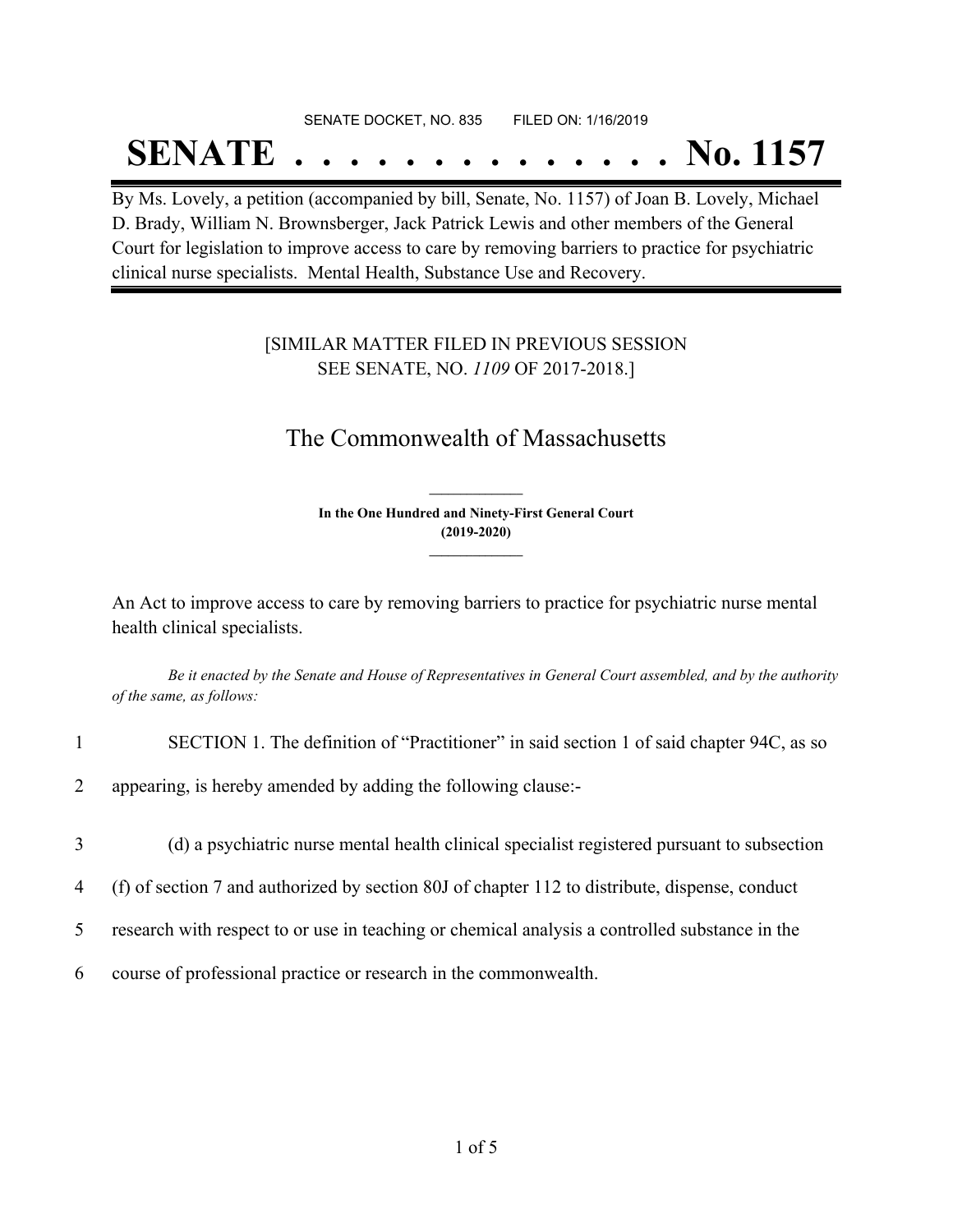| $\tau$ | SECTION 2. Said section 7 of said chapter 94C is hereby further amended by inserting                 |
|--------|------------------------------------------------------------------------------------------------------|
| $8\,$  | after the word "podiatrist", in line 122, and in lines 125 and 126, each time it appears, as so      |
| 9      | appearing, the following words:- psychiatric nurse mental health clinical specialist.                |
| 10     | SECTION 3. Subsection (g) of said section 7 of said chapter 94C, as so appearing, is                 |
| 11     | hereby further amended by striking out the second paragraph.                                         |
| 12     | SECTION 4. Section 9 of said chapter 94C, as so appearing, is hereby amended by                      |
| 13     | inserting after the word "podiatrist", in line 1, the following words:-, psychiatric nurse mental    |
| 14     | health clinical specialist.                                                                          |
| 15     | SECTION 5. Said section 9 of said chapter 94C, as so appearing, is hereby further                    |
| 16     | amended by striking out, in lines 3 to 5, inclusive, the words ", psychiatric nurse mental health    |
| 17     | clinical specialist as limited by subsection $(g)$ of said section 7 and section 80E of said chapter |
| 18     | 112".                                                                                                |
| 19     | SECTION 6. Said section 9 of said chapter 94C, as so appearing, is hereby further                    |
| 20     | amended by inserting after the word "nurse-midwifery", in line 32, the following words:-             |
| 21     | advanced practice nursing.                                                                           |
| 22     | SECTION 7. Said section 9 of said chapter 94C, as so appearing, is hereby further                    |
| 23     | amended by inserting after the word "practitioner", in lines 100 and 107, each time it appears,      |
| 24     | the following words:- psychiatric nurse mental health clinical specialist.                           |
| 25     | SECTION 8. Section 18 of said chapter 94C is hereby amended by striking out, in lines                |
| 26     | 10, 39 and 72, as so appearing, the words "to practice medicine" and inserting in place thereof, in  |
| 27     | each instance, the following words:- and authorized to engage in prescriptive practice.              |
|        |                                                                                                      |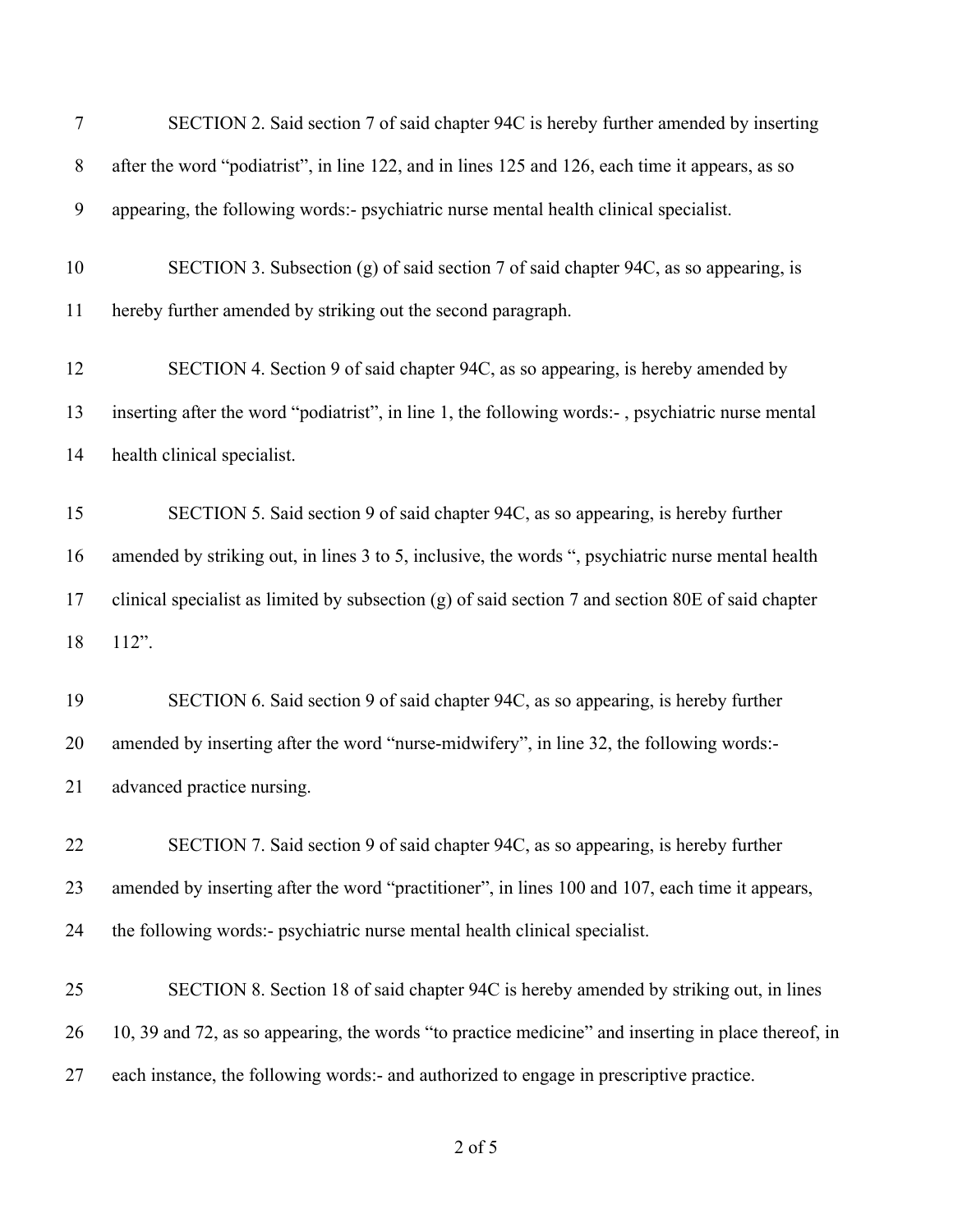| 28 | SECTION 9. Said section 18 of said chapter 94C, as so appearing, is hereby further                  |
|----|-----------------------------------------------------------------------------------------------------|
| 29 | amended by striking out, in lines 27, 54 and 55, and in line 88, the word "medicine".               |
| 30 | SECTION 10. Said section 80B of said chapter 112, as so appearing, is hereby further                |
| 31 | amended by striking out the seventh paragraph and inserting in place thereof the following          |
| 32 | paragraph:-                                                                                         |
| 33 | The board shall promulgate advanced practice nursing regulations that govern the                    |
| 34 | provision of advanced practice nursing services and related care including, but not limited to, the |
| 35 | ordering and interpreting of tests, the ordering and evaluation of treatment and the use of         |
| 36 | therapeutics.                                                                                       |
| 37 | SECTION 11. Said section 80B of said chapter 112, as so appearing, is hereby further                |
| 38 | amended by striking out, in lines 64 and 65, the words "in the ordering of tests, therapeutics and  |
| 39 | the prescribing of medications, to" and inserting in place thereof the following word:- to.         |
| 40 | SECTION 12. Said chapter 112 is hereby further amended by striking out section 80E, as              |
| 41 | so appearing, and inserting in place thereof the following section:-                                |
| 42 | Section 80E. (a) A psychiatric nurse mental health clinical specialist may issue written            |
| 43 | prescriptions and medication orders and order tests and therapeutics pursuant to guidelines         |
| 44 | mutually developed and agreed upon by the nurse and either a supervising nurse practitioner or      |
| 45 | psychiatric nurse mental health clinical specialist who has independent practice authority or a     |
| 46 | supervising physician, in accordance with regulations promulgated by the board. A prescription      |
| 47 | issued by a nurse practitioner or psychiatric nurse mental health clinical specialist under this    |
| 48 | subsection shall include the name of the nurse practitioner or psychiatric nurse mental health      |
| 49 | clinical specialist who has independent practice authority or the supervising physician with        |
|    |                                                                                                     |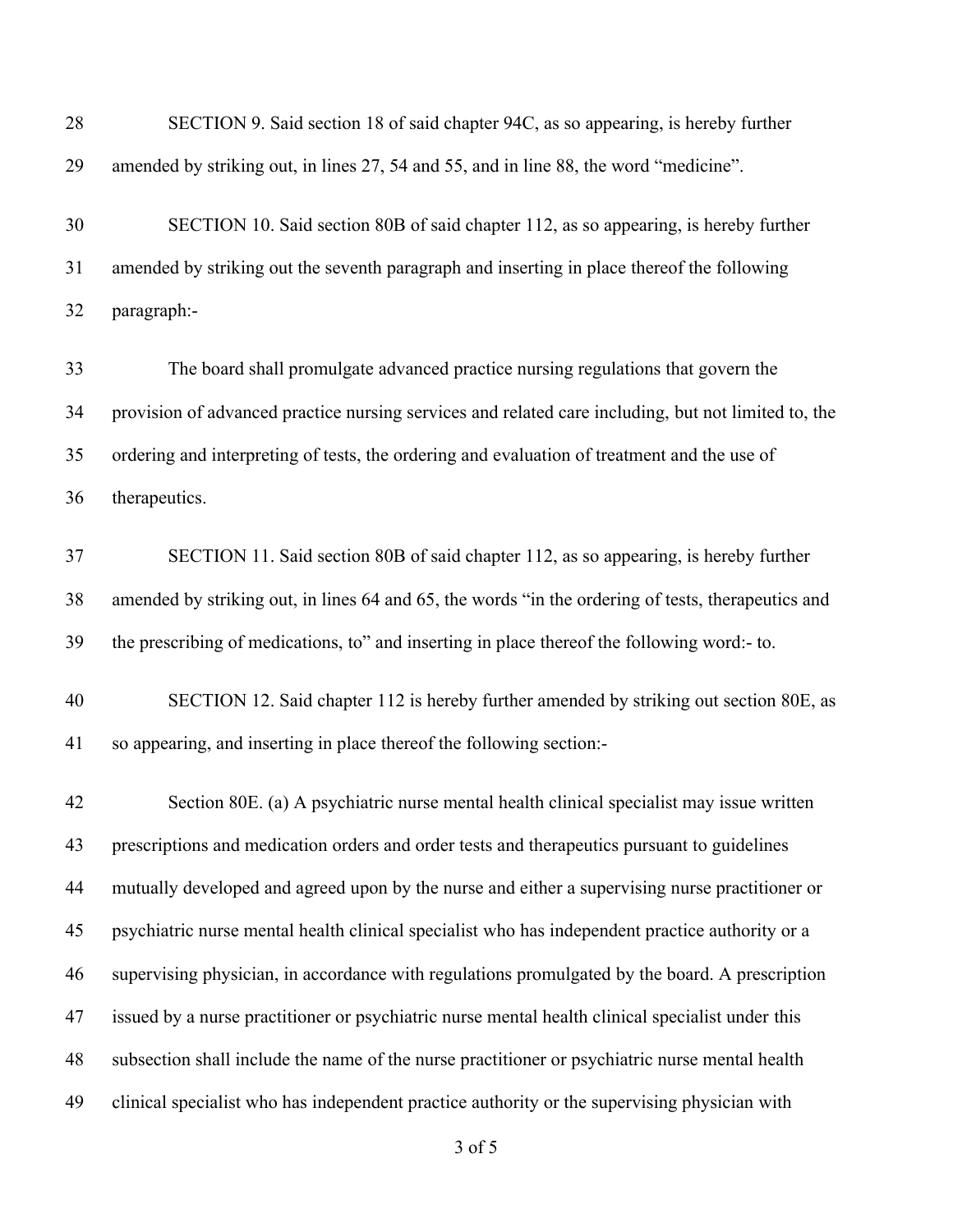whom the psychiatric nurse mental health clinical specialist developed and signed mutually agreed upon guidelines.

 A psychiatric nurse mental health clinical specialist shall have independent practice authority to issue written prescriptions and medication orders and order tests and therapeutics without the supervision described in this subsection if the psychiatric nurse mental health clinical specialist has completed not less than 2 years of supervised practice following certification from a board-recognized certifying body; provided, however, that supervision of clinical practice shall be conducted by a health care professional who meets minimum qualification criteria promulgated by the board, which shall include a minimum number of years of independent practice authority.

 The board may allow a psychiatric nurse mental health clinical specialist to exercise such independent practice authority upon satisfactory demonstration of not less than 2 years of alternative professional experience; provided, however, that the board determines that the psychiatric nurse mental health clinical specialist has a demonstrated record of safe prescribing and good conduct consistent with professional licensure obligations required by each jurisdiction in which the psychiatric nurse mental health clinical specialist has been licensed.

(b) The board shall promulgate regulations to implement this section.

- SECTION 13. Said chapter 112 is hereby further amended by striking out section 80I as so appearing, and inserting in place thereof the following section:
- Section 80I. When a law or rule requires a signature, certification, stamp, verification, affidavit or endorsement by a physician, when relating to physical or mental health, that